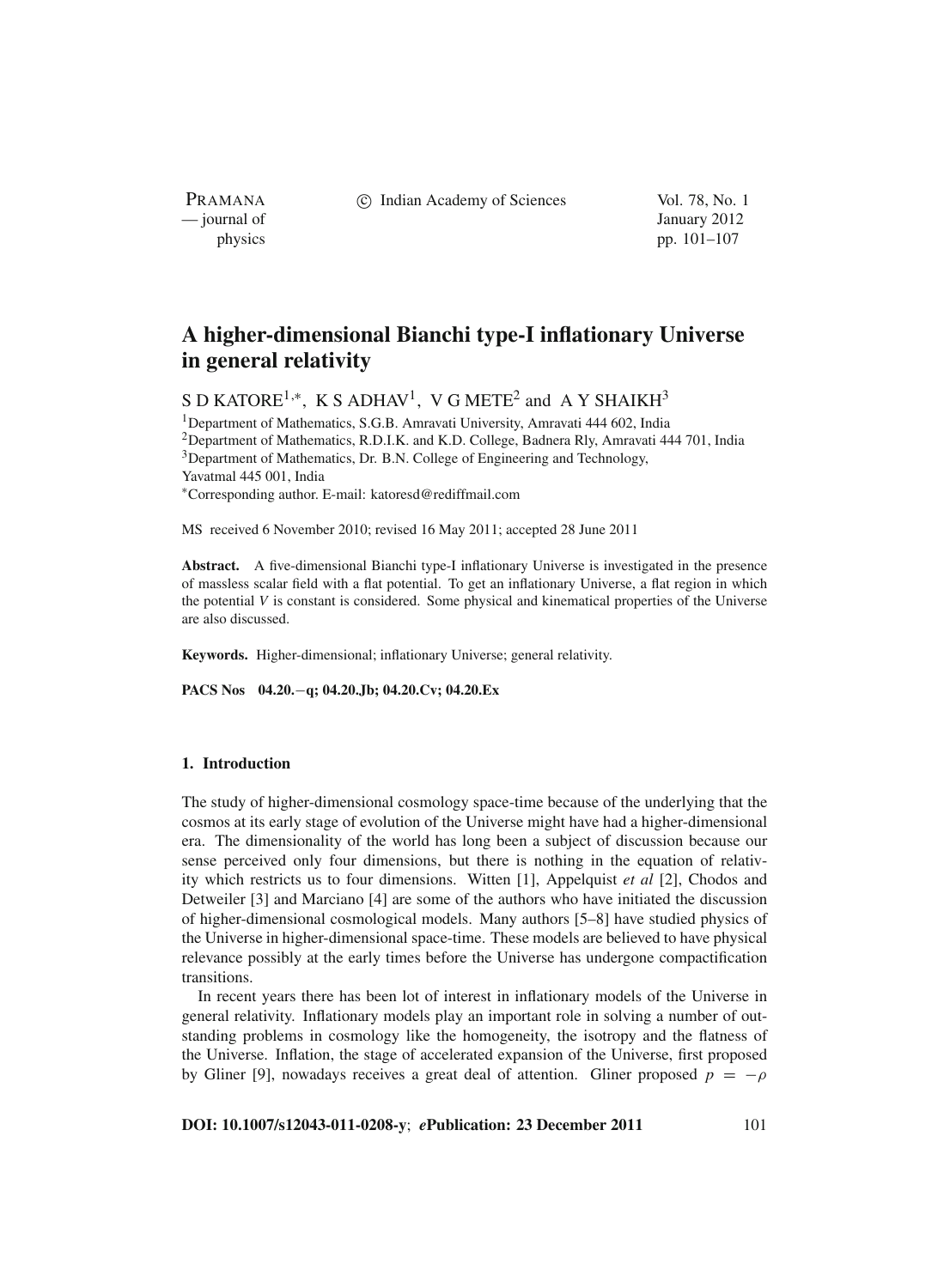#### *S D Katore et al*

as equation of state for vacuum with non-zero energy density, because the corresponding stress-energy tensor  $T_{\alpha\beta} = \rho g_{\alpha\beta}$  has an infinite set of co-moving reference frames and no distinguished one. Gliner suggested that at super-high density, matter undergoes a transition into a superdense vacuum. In 1970, he also suggested that the physical state  $p = -\rho$ and the de-Sitter geometry it generates, can be the initial state for the expanding Universe with negative pressure as the intrinsic reason for expansion. Guth [10] proposed inflationary model in the context of grand unified theory (GUT), which has been accepted soon as the model of the early Universe. Barrow and Turner [11] showed that the large anisotropy prevents transition into an inflationary era contrary to Guth's original inflationary scenario. Scalar fields are the simplest classical fields and there exist extensive literature containing numerous solutions of the Einstein equation where the scalar field is minimally coupled to the gravitational field. In particular, self-interacting scalar fields play a central role in the study of inflationary cosmology.

Burd and Barrow [12], Wald [13], Barrow [14], Ellis and Madsen [15] and Heusler [16] studied several aspects of scalar field in the evolution of the Universe and FRW models. Using the concept of Higgs field  $\phi$  with potential  $V(\phi)$  has a flat region and the  $\phi$  field evolves slowly but the Universe expands in an exponential way due to vacuum field energy. The role of self-interacting scalar fields in inflationary cosmology in four-dimensional space-time has been investigated by Bhattacharjee and Baruah [17], Bali and Jain [18], Rahaman *et al* [19], Singh *et al* [20], Reddy *et al* [21], Reddy and Naidu [22]. In recent years, Katore *et al* [24], and Reddy and Naidu [23] have studied the cosmological models with constant deceleration parameter of the Universe in the context of different aspects of different space-time. Reddy [25] has discussed Bianchi type-V inflationary Universe in general relativity. Very recently, Katore *et al* [26,27] have discussed inflationary Universe in general relativity.

In this paper, we have investigated a five-dimensional inflationary cosmological model in the presence of massless scalar field with a flat potential in general relativity and this is an extension of work by Raj Bali and Jain [18]. To get a determinate solution, we have considered a flat region in which the potential is constant.

#### **2. Metric and field equations**

We consider a homogeneous LRS Bianchi type-I metric in the form

$$
ds^{2} = -dt^{2} + A^{2} dx^{2} + B^{2} (dy^{2} + dz^{2}) + C^{2} dw^{2},
$$
\n(1)

where *A*, *B* and *C* are functions of *t* only.

In this case of gravity minimally coupled to a scalar field  $V(\phi)$ , the Lagrangian

$$
L = \int \left[ R - \frac{1}{2} g^{ij} \phi_{,i} \phi_{,j} - V(\phi) \right] \sqrt{-g} d^4 x, \qquad (2)
$$

which, when  $L$  is varied with respect to the dynamical fields, changes to Einstein field equations

$$
R_{ij} - \frac{1}{2}g_{ij}R = -T_{ij},
$$
\n(3)

102 *Pramana – J. Phys.***, Vol. 78, No. 1, January 2012**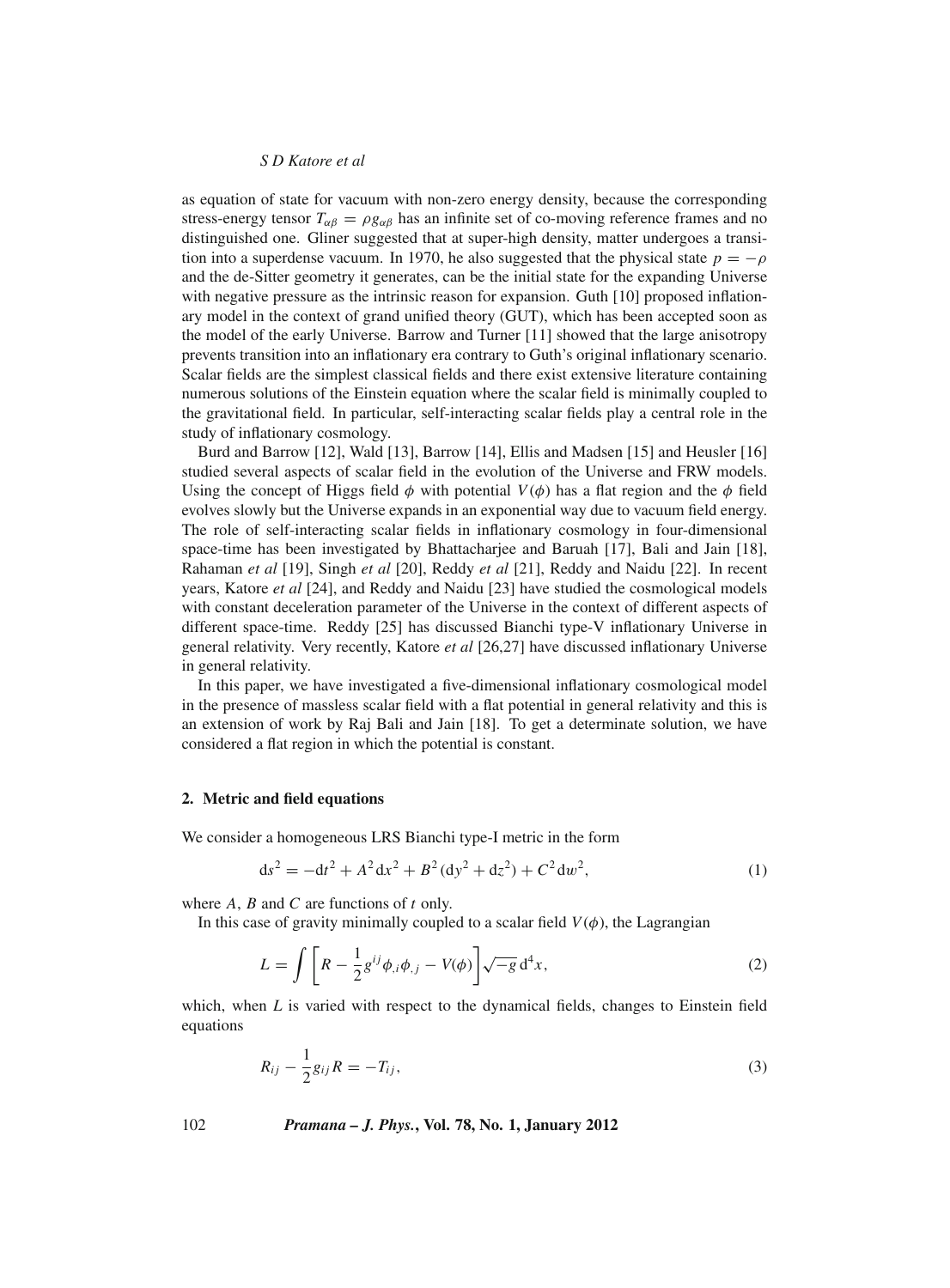with

i.e.

$$
T_{ij} = \phi_{,i}\phi_{,j} - \left[\frac{1}{2}\phi_{,k}\phi^{,k} + V(\phi)\right]g_{ij}.
$$
\n(4)

The conservation relation is of the form

$$
\frac{1}{\sqrt{-g}} \partial_u \left( \sqrt{-g} \partial^u \phi \right) = -\frac{dV(\phi)}{d\phi},
$$
  

$$
\phi^i_{;i} = -\frac{dV}{d\phi},
$$
 (5)

 $\frac{d\mathbf{r}}{d\phi}$ , (5)

where comma and semicolon indicate ordinary and covariant differentiation respectively.

Other symbols have their usual meaning and units are taken so that

 $8\pi G = C = 1.$ 

Now the field equations (3) for the metric (1) are given by

$$
2\frac{B_{55}}{B} + \frac{C_{55}}{C} + \frac{B_5^2}{B^2} + 2\frac{B_5}{B}\frac{C_5}{C} = -\frac{\phi_5^2}{2} + V(\phi) \,,\tag{6}
$$

$$
\frac{A_{55}}{A} + \frac{B_{55}}{B} + \frac{C_{55}}{C} + \frac{A_5}{A} \frac{B_5}{B} + \frac{A_5}{A} \frac{C_5}{C} + \frac{B_5}{B} \frac{C_5}{C} = -\frac{\phi_5^2}{2} + V(\phi) \,,\tag{7}
$$

$$
\frac{A_{55}}{A} + 2\frac{B_{55}}{B} + \frac{B_5^2}{B^2} + 2\frac{A_5}{A}\frac{C_5}{C} = -\frac{\phi_5^2}{2} + V(\phi) ,\qquad (8)
$$

$$
2\frac{A_5}{A}\frac{B_5}{B} + \frac{B_5^2}{B^2} + 2\frac{B_5}{B}\frac{C_5}{C} + \frac{A_5}{A}\frac{C_5}{C} = \frac{\phi_5^2}{2} + V(\phi),\tag{9}
$$

and eq. (5), for the scalar field, takes the form

$$
\left(\frac{A_5}{A} + 2\frac{B_5}{B} + \frac{C_5}{C}\right)\phi_5 + \phi_{55} = \frac{dV}{d\phi},\tag{10}
$$

where the subscript 5 denotes ordinary differentiation with respect to *t*.

#### **3. Solutions of the field equations and the model**

We are interested, here, in inflationary solutions of the field equations (6)–(10).

Stein-Schabas [28] has shown that Higgs field  $\phi$  with potential  $V(\phi)$  has a flat region and the field evolves slowly but the Universe expands in an exponential way due to vacuum field energy. It is assumed that the scalar field will take sufficient time to cross the flat region so that the Universe expands sufficiently to become homogeneous and isotropic on the scale of the order of the horizon size. Thus, we are interested here, in inflationary solutions of the field equations.

*Pramana – J. Phys.***, Vol. 78, No. 1, January 2012** 103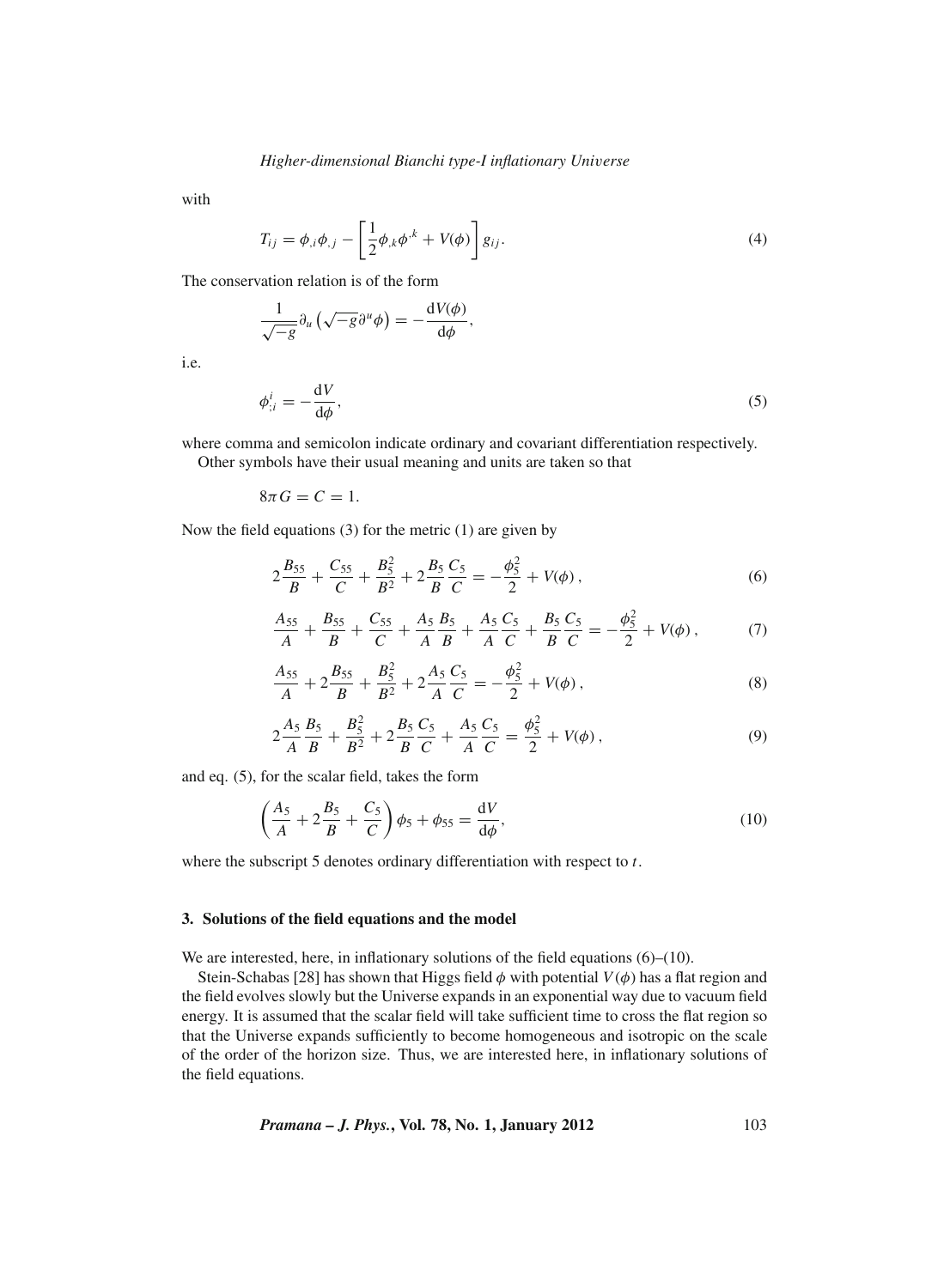# *S D Katore et al*

The flat region is considered where the potential is constant, i.e.

$$
V(\phi) = \text{constant} = v_0. \tag{11}
$$

For complete determinacy of the system, one extra condition is needed. For this purpose, we assume  $A = BC$ .

Using the above condition, the set of field equations (6)–(10) reduces to

$$
2\frac{B_{55}}{B} + \frac{C_{55}}{C} + \frac{B_5^2}{B^2} + 2\frac{B_5}{B}\frac{C_5}{C} + \frac{\phi_5^2}{2} - V(\phi) = 0,\tag{12}
$$

$$
2\frac{B_{55}}{B} + 2\frac{C_{55}}{C} + \frac{B_5^2}{B^2} + \frac{C_5^2}{C^2} + 5\frac{B_5}{B}\frac{C_5}{C} + \frac{\phi_5^2}{2} - V(\phi) = 0,\tag{13}
$$

$$
3\frac{B_{55}}{B} + \frac{C_{55}}{C} + 3\frac{B_5^2}{B^2} + 4\frac{B_5}{B}\frac{C_5}{C} + \frac{\phi_5^2}{2} - V(\phi) = 0,\tag{14}
$$

$$
3\frac{B_5^2}{B^2} + \frac{C_5^2}{C^2} + 5\frac{B_5}{B}\frac{C_5}{C} - \frac{\phi_5^2}{2} - V(\phi) = 0,\tag{15}
$$

$$
\left(3\frac{B_5}{B} + 2\frac{C_5}{C}\right)\phi_5 + \phi_{55} = \frac{\mathrm{d}V}{\mathrm{d}\phi}.\tag{16}
$$

We solve the above set of field equations (12)–(16) with the transformation,  $B = e^{\alpha}$ ,  $C =$  $e^{\beta}$ ,  $dt = ABCdT = B^2C^2dT$  and using the relation (11), the above set of equations reduces to

$$
2\alpha'' + \beta'' - {\alpha'}^2 - {\beta'}^2 - 4\alpha'\beta' + \frac{{\phi'}^2}{2} = v_0 e^{(4\alpha + 4\beta)}
$$
(17)

$$
2\alpha'' + 2\beta'' - {\alpha'}^2 - {\beta'}^2 - 3\alpha'\beta' + \frac{{\phi'}^2}{2} = v_0 e^{(4\alpha + 4\beta)}
$$
(18)

$$
3\alpha'' + \beta'' - {\beta'}^2 - 4\alpha'\beta' + \frac{{\phi'}^2}{2} = v_0 e^{(4\alpha + 4\beta)}
$$
\n(19)

$$
3\alpha'^2 + {\beta'}^2 + 5\alpha'{\beta'} - \frac{{\phi'}^2}{2} = v_0 e^{(4\alpha + 4\beta)}
$$
\n(20)

$$
\phi'' + \alpha' \phi' = 0,\tag{21}
$$

where the prime indicates differentiation with respect to *T*.

104 *Pramana – J. Phys.***, Vol. 78, No. 1, January 2012**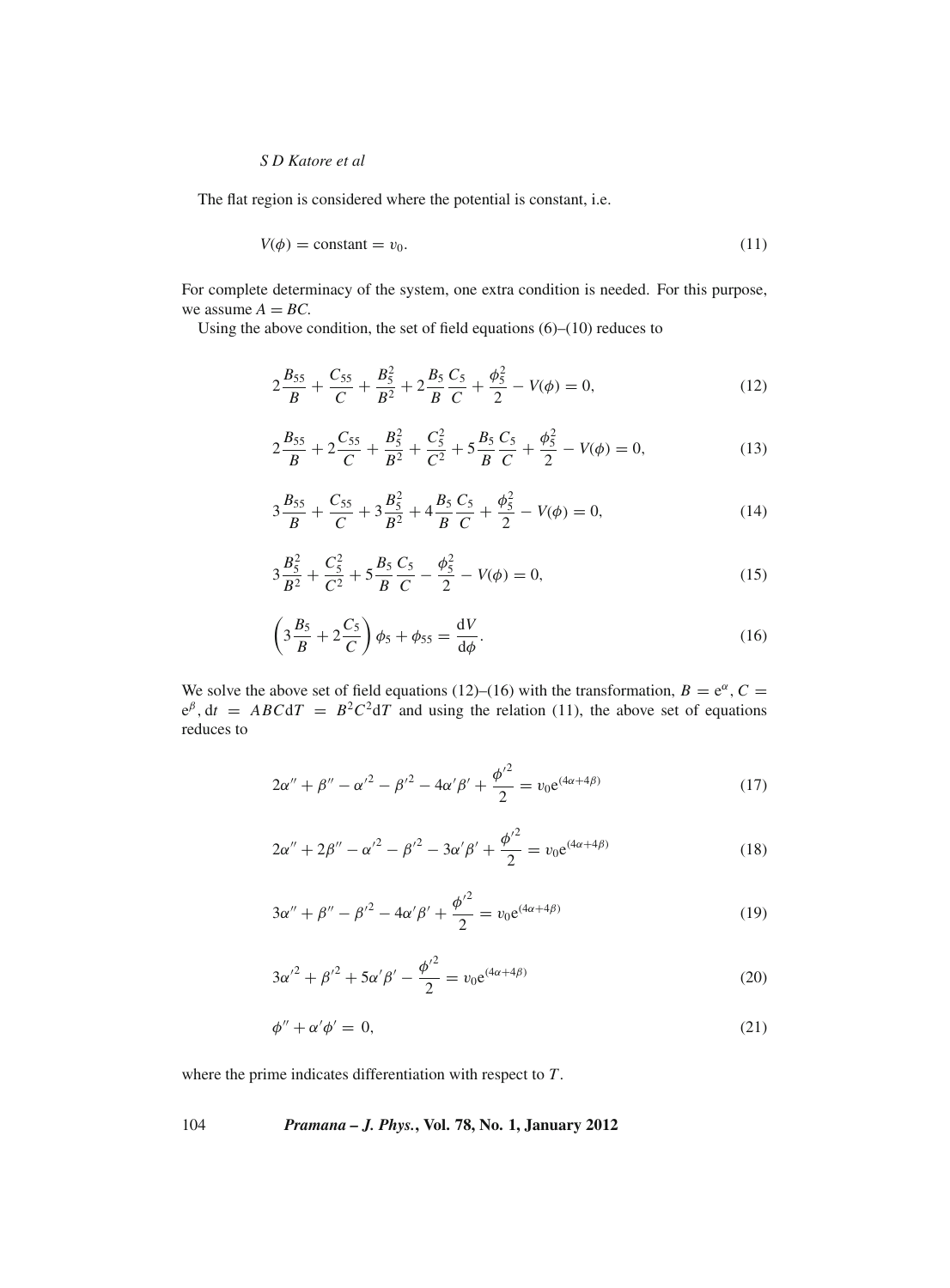The set of equations  $(17)$ – $(21)$  admit an exact solution

$$
A = d (aT + b)^{1+c/a},
$$
  
\n
$$
B = (aT + b),
$$
  
\n
$$
C = d (aT + b)^{c/a},
$$
  
\n
$$
\phi = f \log(aT + b)^{e/a},
$$
\n(22)

where *a*, *b*, *c*, *d*, *e*, *f* are constants of integration.

The five-dimensional inflationary cosmological model corresponding to the solution can be written as

$$
ds^{2} = -dt^{2} + d^{2} (aT + b)^{2(1 + (c/a))} dx^{2}
$$
  
+ 
$$
(aT + b)^{2} (dy^{2} + dz^{2}) + d^{2} (aT + b)^{2c/a} dw^{2}.
$$
 (23)

For a positive value of *a*, the model is free from singularities. For a negative value of *a*, the model has a singularity at  $T = -b/a$ .

#### **4. Some physical and kinematical properties**

The model (23) represents a five-dimensional inflationary cosmological model in general relativity in the presence massless scalar field with flat potential. The model has no initial singularities at  $T = 0$ .

For the model (23), the physical and kinematical variables which are important, in cosmology, are

Spatial volume:

$$
V = \sqrt{-g} = d^2 T^{\eta}, \text{ where } \eta = 3 + 2(c/a). \tag{24}
$$

Expansion scalar:

$$
\theta = U_{;i}^i = \frac{\eta}{T}
$$
, where  $\eta = 1 + 2a + (2c/a)$ . (25)

Shear scalar:

$$
\sigma^2 = \frac{4\eta^2}{9T^2}.\tag{26}
$$

Hubble parameter:

$$
H = \frac{R_4}{R} = \frac{1}{3d^2T^{3+2c}}.
$$
\n(27)

The spatial volume increases with *T* and it becomes infinite for large values of *T*. Thus inflation is possible for large *T*. Also volume becomes zero at  $T = 0$  and hence there is a Big-Bang at  $T = 0$ .  $\rho \rightarrow 0$  as  $T \rightarrow \infty$ . Thus the model gives essentially an empty Universe as  $T \to \infty$ . Collins and Wainwright [29] have pointed out that the shear scalar plays an important role in general relativistic cosmology. The shear tensor arises in the decomposition of four-vector velocity of the fluid. The shear scalar is non-zero for  $T > 0$ and becomes infinitely large as  $T \rightarrow \infty$ . Thus the Universe is not shear-free at infinite time.

*Pramana – J. Phys.*, Vol. 78, No. 1, January 2012 
$$
105
$$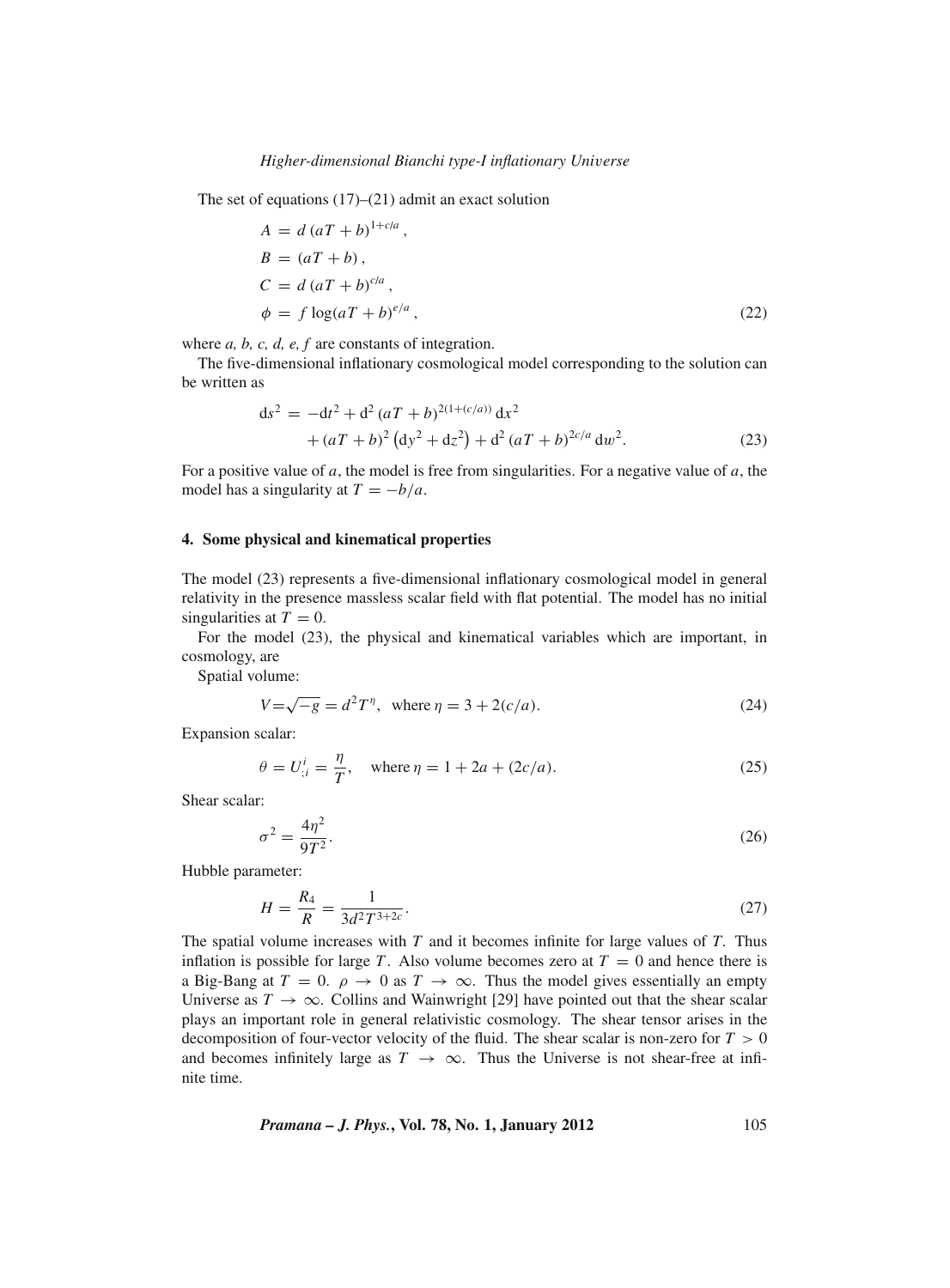# *S D Katore et al*

It can be observed that for large *T*, the parameters  $\theta$ ,  $\sigma$  and *H* vanish and diverge when  $T \rightarrow 0$ .

Also for large value of *T*, the ratio  $(\sigma^2/\theta^2) \neq 0$  and hence the model (23) is anisotropic and does not approach isotropy. At the time of evolution, the anisotropy of the Universe is constant. Thus the Universe remains anisotropic throughout the evolution.

Self-interacting scalar fields play a central role in the study of inflationary cosmology. During the inflationary era the dominant contributions to the cosmic energy density came from a vacuum and a scalar field. Also for  $T = 0$ , the scalar field  $\phi$  diverges.

#### **5. Conclusion**

In this paper, we have obtained a five-dimensional inflationary Universe in the presence of massless scalar field with flat potential in general relativity. It can be observed that for large *T*, the parameters  $\theta$ ,  $\sigma$ , *H* vanish and diverge when  $T \rightarrow 0$ . The model is expanding and does not approach isotropy at late times. Our investigations are similar to the investigations of Bali and Jain [18]. The inflationary model obtained here has considerable astrophysical significance. For example, classical scalar fields are essential in the study of present day cosmological models. There is an increasing interest, in recent years, in scalar fields in general relativity and alternative theories of gravitation in the context of inflationary Universe and they help us to describe the early stages of evolution of the Universe.

# **Acknowledgements**

The authors would like to convey their sincere thanks and gratitude to the anonymous referee for the useful and kind suggestions for improving the paper. The authors wish to acknowledge the UGC for sanctioning research project and financial support.

#### **References**

- [1] E Witten, *Phys. Lett.* **B144**, 351 (1984)
- [2] T Appelquist, A Chodos and P G O Freund, *Modern Kaluza–Klein theories* (Addison–Wesley, Reading, 1987)
- [3] A Chodos and S Detweiler, *Phys. Re*v*.* **D21**, 2167 (1980)
- [4] W J Marciano, *Phys. Re*v*. Lett.* **52**, 498 (1984)
- [5] D Sahdev, *Phys. Re*v*.* **D30**, 2495 (1984)
- [6] V M Emelyanov, Yu P Nikitin, J L Rozental and A V Berkov, *Phys. Rep.* **143**, 1 (1986)
- [7] S Chatterjee and B Bhui, *Int. J. Theor. Phys.* **32**, 671 (1993)
- [8] B C Paul and S Mukherjee, *Phys. Re*v*.* **D42**, 2595 (1990)
- [9] E B Gliner, *Zh. Eksp. Tear. Fiz.* **49**, 542 (1965) [*So*v*. Phys. JETP* **22**, 378 1966]
- [10] A H Guth, *Phys. Re*v*.* **D23**, 347 (1981)
- [11] D Barrow and M S Turner, *Nature (London)* **35**, 292 (1981)
- [12] A B Burd and J D Barrow, *Nucl. Phys.* **B308**, 923 (1988)
- [13] R Wald, *Phys. Re*v*.* **D28**, 2118 (1983)
- [14] J D Barrow, *Phys. Lett.* **B187**, 12 (1987)
- [15] G F R Ellis and M S Madsen, *Class. Quant. Gra*v*.* **8**, 667 (1991)
- [16] M Heusler, *Phys. Lett.* **B253**, 33 (1991)

# 106 *Pramana – J. Phys.***, Vol. 78, No. 1, January 2012**